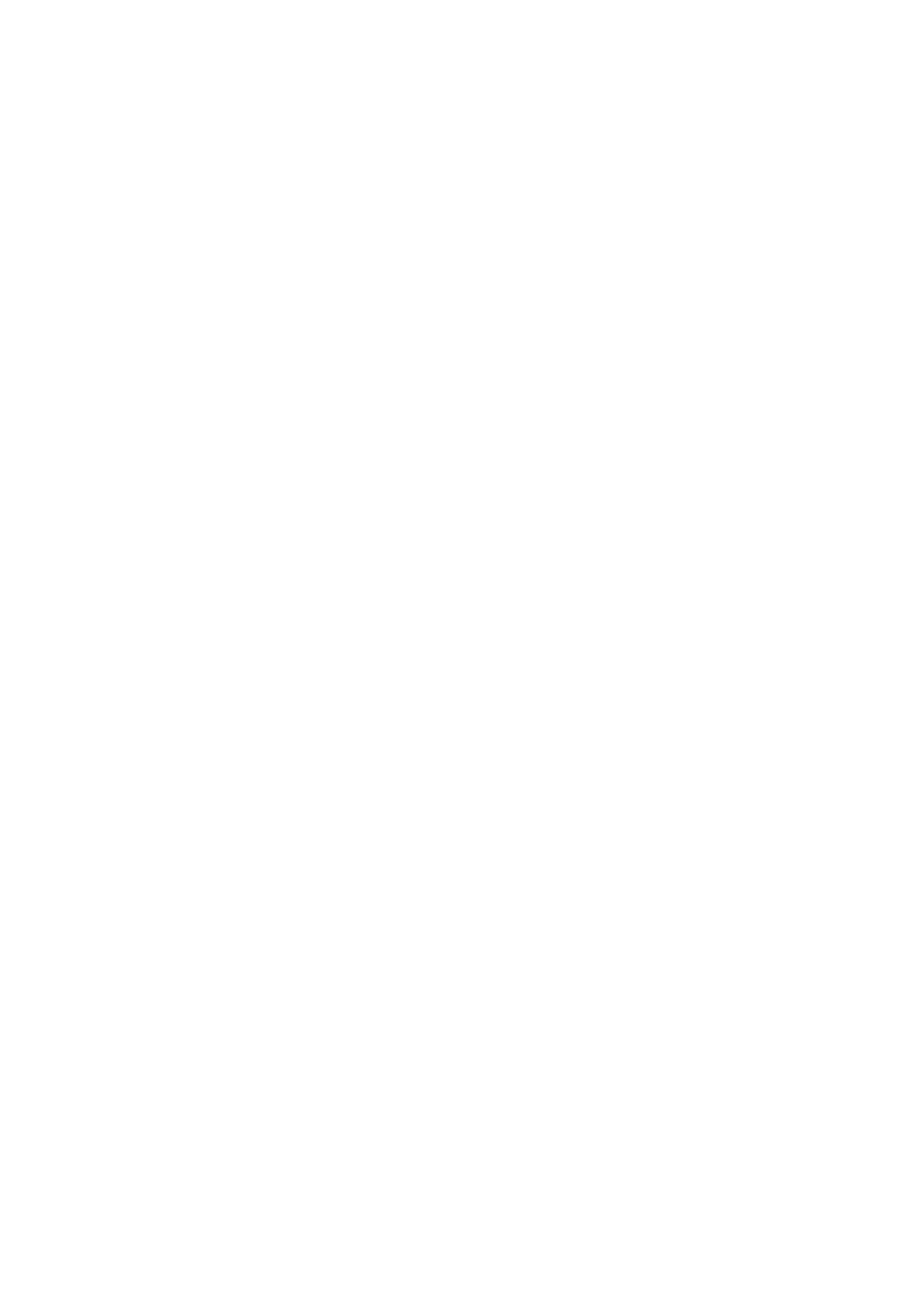

# Contents

| 1.  |                                                                                                          |  |  |
|-----|----------------------------------------------------------------------------------------------------------|--|--|
| 2.  |                                                                                                          |  |  |
|     |                                                                                                          |  |  |
|     |                                                                                                          |  |  |
| 3.  |                                                                                                          |  |  |
|     |                                                                                                          |  |  |
|     |                                                                                                          |  |  |
|     |                                                                                                          |  |  |
|     |                                                                                                          |  |  |
|     |                                                                                                          |  |  |
| 4.  |                                                                                                          |  |  |
| 5.  |                                                                                                          |  |  |
|     |                                                                                                          |  |  |
|     | b. Calculation of Contributions for Financial Year 2021-2022 and Estimate of Contributions for Financial |  |  |
| 6.  |                                                                                                          |  |  |
| 7.  |                                                                                                          |  |  |
|     |                                                                                                          |  |  |
|     |                                                                                                          |  |  |
|     |                                                                                                          |  |  |
| 8.  |                                                                                                          |  |  |
| 9.  |                                                                                                          |  |  |
|     |                                                                                                          |  |  |
| 10. |                                                                                                          |  |  |
| 11. |                                                                                                          |  |  |
|     |                                                                                                          |  |  |
|     |                                                                                                          |  |  |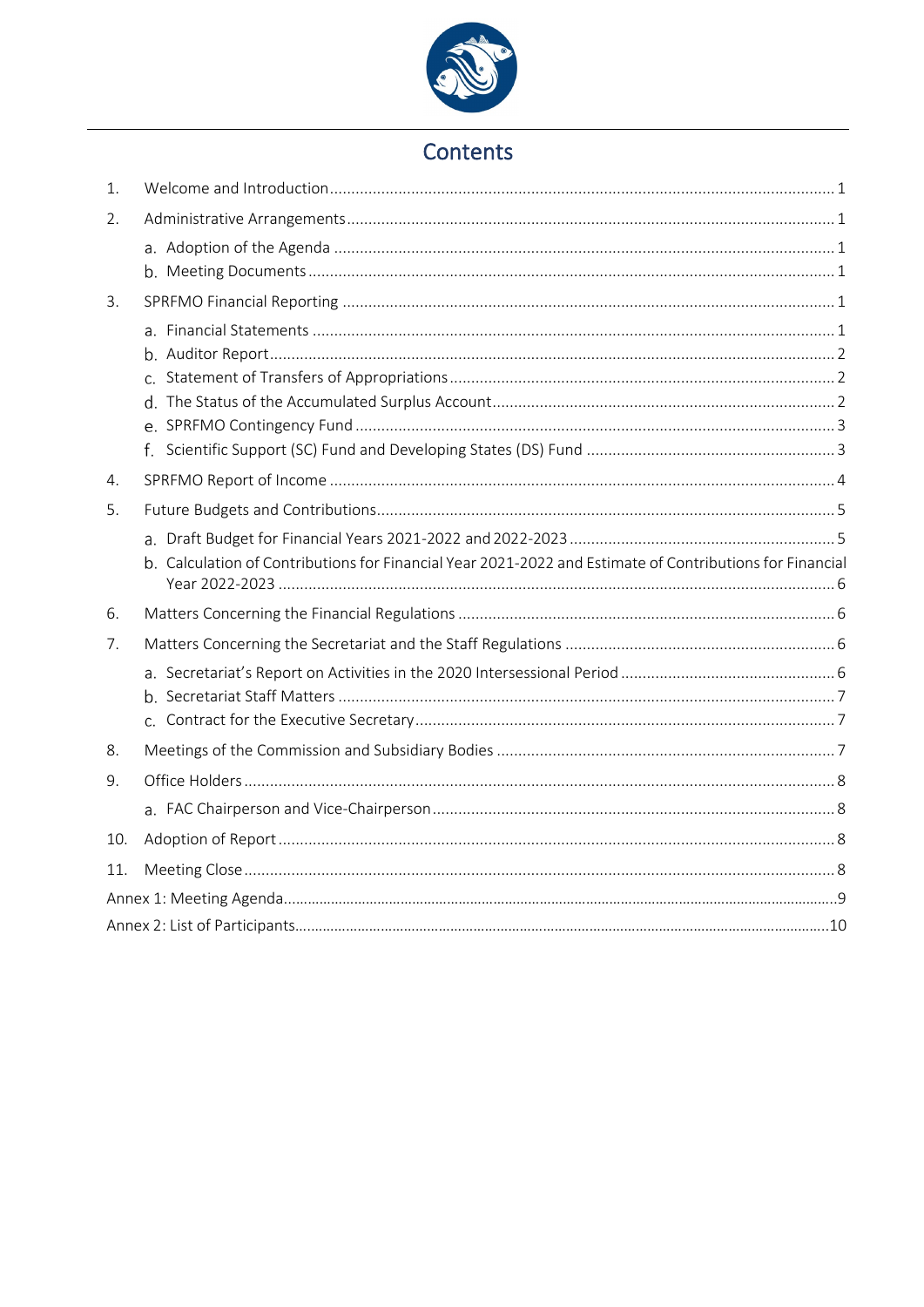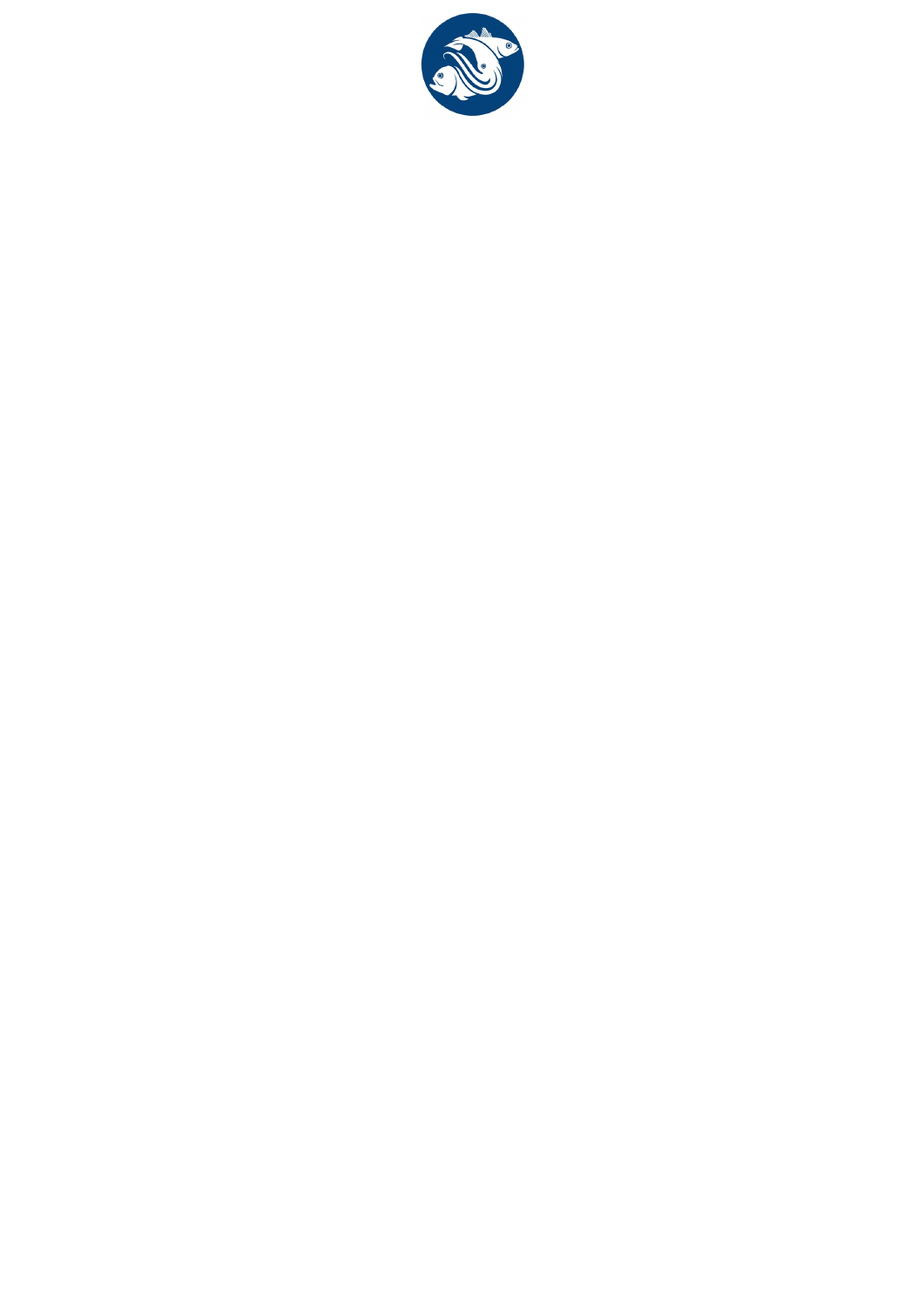

# 8<sup>TH</sup> ANNUAL MEETING OF THE FINANCE AND ADMINISTRATION COMMITTEE

*Held virtually, 22 January 2021*

# FAC8 –Report

# <span id="page-4-0"></span>1. Welcome and Introduction

1. Ms. Kerrie Robertson (Australia), Chairperson of the Finance and Administration Committee (FAC), welcomed Members, CNCPs and Observers to the 8th meeting of the FAC (FAC8) and declared the meeting open. The Chair noted that the FAC would discuss its agenda in a single session (22nd January) but that the Committee would need to reconvene in the margins of the Commission meeting to adopt its report. The Chair noted that discussion of Agenda items 7b and 7c would necessarily be held in closed session towards the end of the meeting.

# <span id="page-4-1"></span>2. Administrative Arrangements

## <span id="page-4-2"></span>*Adoption of the Agenda*

2. The FAC adopted the agenda (FAC8-Doc01 rev1 and FAC8-Doc02) without further amendment.

## <span id="page-4-3"></span>*Meeting Documents*

3. The Chair noted the list of documents submitted to the meeting (FAC8-Doc03) and the FAC approved the list without amendment.

# <span id="page-4-4"></span>3. SPRFMO Financial Reporting

## <span id="page-4-5"></span>*Financial Statements*

- 4. The FAC noted that the Secretariat provided pre-recorded presentations for the 2019-2020 Annual Financial Statements of the Commission (FAC8-Doc04, FAC8-Doc04.1, FAC8-Doc04.2 and FAC8-Doc04.3) and made them available on the SPRFMO Meeting platform Microsoft Teams under the FAC8 Section on 14th January 2021. A summary of the important points within those presentations is included in this report.
- 5. The Secretariat reported that the total Members' contribution for Financial Year 2019-2020 was NZ\$1,143,902, based on the invoiced amounts for all 15 Members. The FAC noted with concern that one Member was approaching two years in arrears regarding payment of its contributions (refer to item 4). During 2019-2020, CNCP voluntary contributions were received from Liberia, Panama, Curacao and Colombia in the amount of NZ\$42,651.
- 6. Four voluntary contributions were received from the Members in total of NZ\$554,371 from Australia NZ\$58,034, China NZ\$29,230, EU NZ\$291,217, and USA NZ\$175,890. The FAC thanked those Members for their generous contributions.
- 7. The Secretariat reported that in Financial Year 2019-2020, the Organisation spent NZ\$1,097,521, which was within its budget.
- 8. The Secretariat also noted that in Financial Year 2018-2019, costs associated with the Executive Secretary (ES) Changeover and recruitment/installation of internationally recruited staff were budgeted and reported as Personnel Costs; however, for Financial Year 2020-2021, these types of costs have been classified as Non-Routine Expenses. For comparison purposes, the ES changeover cost in Financial Year 2019-2020 has been reported under the Personnel Costs.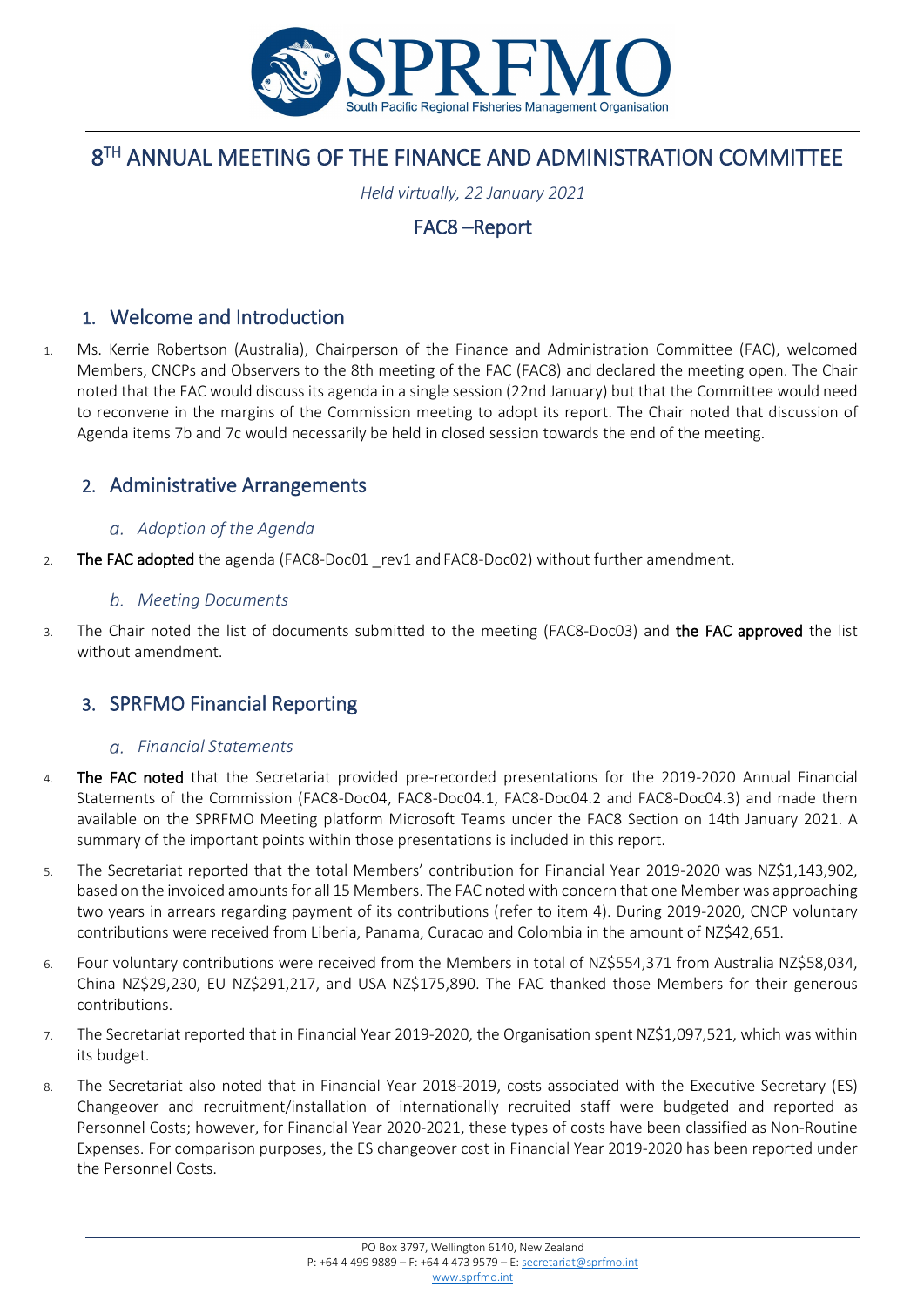

- 9. The expenses under Category "Premises & Equipment" for Financial Year 2019-2020 is reported in the Financial Statements at NZ\$67,848. NZ\$6,099 was spent on office & computer equipment, and was capitalized for accounting purposes, therefore, the total expense for this category is NZ\$73,947, versus budget NZ\$85,000.
- 10. The Commission allocated NZ\$110,000 into the "Meeting and Travel" Expense Category and the Secretariat reported that the spend was NZ\$74,849 with an associated underspend of NZ\$35,151 predominantly due to the impact of the COVID-19 and cancelled (non-SPRFMO) meetings.
- 11. The Commission had allocated NZ\$30,000 to the expense Category "Operational Expenses", and the actual expense was NZ\$29,340.
- 12. The actual expense for the expense category "Information and Communications", excluding database improvement costs, was NZ\$40,640. In addition, Database Improvement cost was NZ\$21,260, and was capitalized for accounting purposes. The VMS annual licence fee was NZ\$96,677.
- 13. At the  $7<sup>th</sup>$  Commission Meeting in the Hague, the Netherlands, January 2019, the Commission allocated NZ\$20,000 to Rebuild the Contingency Fund. In accordance with this decision, NZ\$20,000 was transferred into this Fund.
- 14. The Scientific Support Fund and Developing States Fund annual expense were NZ\$32,833 and NZ\$19,357, respectively.
- 15. An expense in amount of NZ\$10,760 related to the hosting cost for the 7<sup>th</sup> Commission Meeting. It occurred due to foreign exchange loss between different currencies.
- 16. In accordance with Financial Regulation 9(1), the FAC recommended the Commission accept these Annual Financial Statements.

## <span id="page-5-0"></span>*Auditor Report*

- 17. The FAC Chairperson noted that the auditor's report was presented together with the Annual Financial Statements in FAC8-Doc04 and highlighted that the auditor's report did not identify any issues or concerns. The FAC noted that the special purpose statements present fairly, in all material respects, the financial position of the Organisation as at 30 June 2020, and its financial performance and its cash flows for the year then ended in accordance with the Financial Regulations of the Commission.
- 18. The FAC recommended the Commission accept the Auditor's Report.

## <span id="page-5-1"></span>*Statement of Transfers of Appropriations*

19. The FAC noted that no transfers of appropriations were made during the Financial Year 2019-2020 (FAC8- Doc04.1).

## <span id="page-5-2"></span>*The Status of the Accumulated Surplus Account*

- 20. The FAC reviewed the amount available in the Accumulated Surplus Account in accordance with Financial Regulation 4.5. The FAC noted that the amount available in the Accumulated Surplus Account was NZ\$577,500 as at 30 June 2020.
- 21. The Secretariat drew attention to Financial Regulation 4.5 stating that "the Commission …shall attempt to maintain the Accumulated Surplus Account at a level sufficient to finance operations during the first three months of the financial year. Any additional funds credited to the Accumulated Surplus Account that exceed this level shall be returned to the Members of the Commission unless decided otherwise by the Commission", as well as that three months of operational costs for Financial Year 2019-20 account for NZ\$341,200 (COMM8- Report Annex 6c). The FAC noted that the amount available in excess of 3 months operating cost is NZ\$236,300.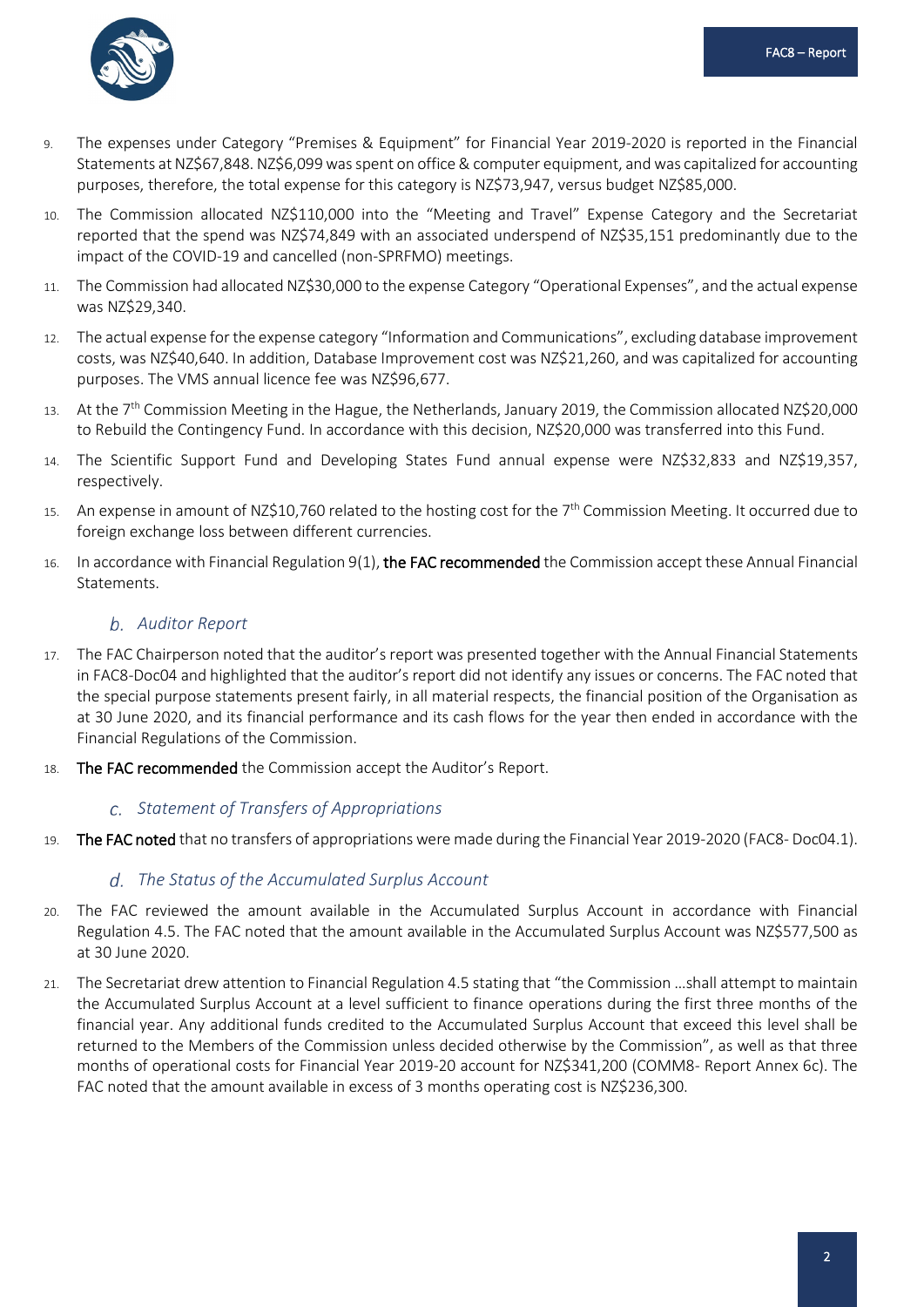

- 22. The FAC Chairperson reminded the FAC that the Financial Regulations provided several options for the accumulated surplus account, including to return the balance to Members or to retain unspent funds in the accumulated surplus account. The FAC Chairperson suggested that the FAC should consider whether a portion of the funds should be transferred to the Contingency Fund to ensure that there is sufficient funding in that account to fund the Commission's contribution to any future Review Panels or other contingencies. The Chairperson noted the Commission had never returned funds to Members as a matter of practice, which ensured that the Commission could fund large ad hoc expenditure without impacting Member contributions.
- 23. The FAC recommended that NZ\$20,000 of the excess funds in the Accumulated Surplus Account be allocated to the Contingency Fund, noting the Commission could allocate further funding in the budget, with the remainder retained in the Accumulated Surplus account.

## <span id="page-6-0"></span>*SPRFMO Contingency Fund*

- 24. The FAC reviewed the amount available in the SPRFMO Contingency Fund (FAC8-Doc04.2\_rev1) in accordance with Annex 2 of the Financial Regulations. The FAC noted that the balance of the Contingency Fund as of 30 November 2020 was NZ\$89,996.
- 25. The FAC recommended that the Commission allocate NZ\$20,000 from the budget to the Contingency Fund plus an additional NZ\$20,000 as noted under agenda item 3d.
- 26. The FAC noted that if the Commission accepts these recommendations, the forecast status of the Contingency Fund as of 1 July 2022 will be NZ\$129,996.

## <span id="page-6-1"></span>*Scientific Support (SC) Fund and Developing States (DS) Fund*

- 27. The FAC reviewed the Status of the Scientific Support Fund and Developing States Fund (FAC8-Doc04.3 rev1) and noted that Scientific Support Fund account balance as at 30 November 2020 was NZ\$87,985; and the Developing States Fund account balance as at 30 November 2020 was NZ\$66,632.
- 28. The FAC noted that due to the global pandemic, several large budget items requiring in-person meetings were deferred or replaced by virtual method from the 2020-2021 Financial Year, which resulted in the unusually large balance available in both the Scientific Support Fund and Developing States Fund.
- 29. Notwithstanding Financial Regulation 2.4, and in line with the SC8's request (SPRFMO SC8-Report, paragraph 279) the FAC recommended that the Commission make an exceptional decision allowing for an amount of NZ\$34,715 to be carried forward to the next financial year for the Scientific Support Fund, if the COVID-19 pandemic continues to limit activities that are planned to be undertaken during the current Financial Year 2020-2021.
- 30. Given the COVID situation this year it was noted that the Developing States Fund has exceeded the current cap of NZ\$30,000 by NZ\$36,632. Different options were discussed for this year's surplus. The United States of America noted that money in the Developing States Fund that had been voluntarily contributed for this specific purpose should either be used for that purpose or returned to the donor, rather than be redirected to the Accumulated Surplus Fund if it is unused or the Fund exceeds the cap prescribed in the Financial Regulations.
- 31. Recognising the importance of the Developing States Fund, several Members expressed concern that the proposed budget amount for the Budget Category 9 Developing States (of NZ\$30,000) was less than the forecasted figure (of NZ\$35,000). Several Members noted that they did not support any reduction from the forecasted figure and expressed that they would support consideration of an increase from that amount. Given the importance of this item the FAC recommended that NZD\$35,000, consistent with that forecast, be retained for Budget Category 9 Developing States (FAC8-Doc06 rev1) for both the proposed and forecasted budgets.
- 32. The FAC noted that, in addition to travel support, the Developing States Fund can be used to provide technical assistance and capacity-building for Developing States including to support implementation of CMMs, and the FAC encouraged the eligible States to consider applying for funds to support those purposes.
- 33. After discussion, notwithstanding Financial Regulation 2.4, the FAC recommended the Commission exceptionally carry forward NZ\$36,632 for the Developing States fund into the 2021-2022 Financial Year.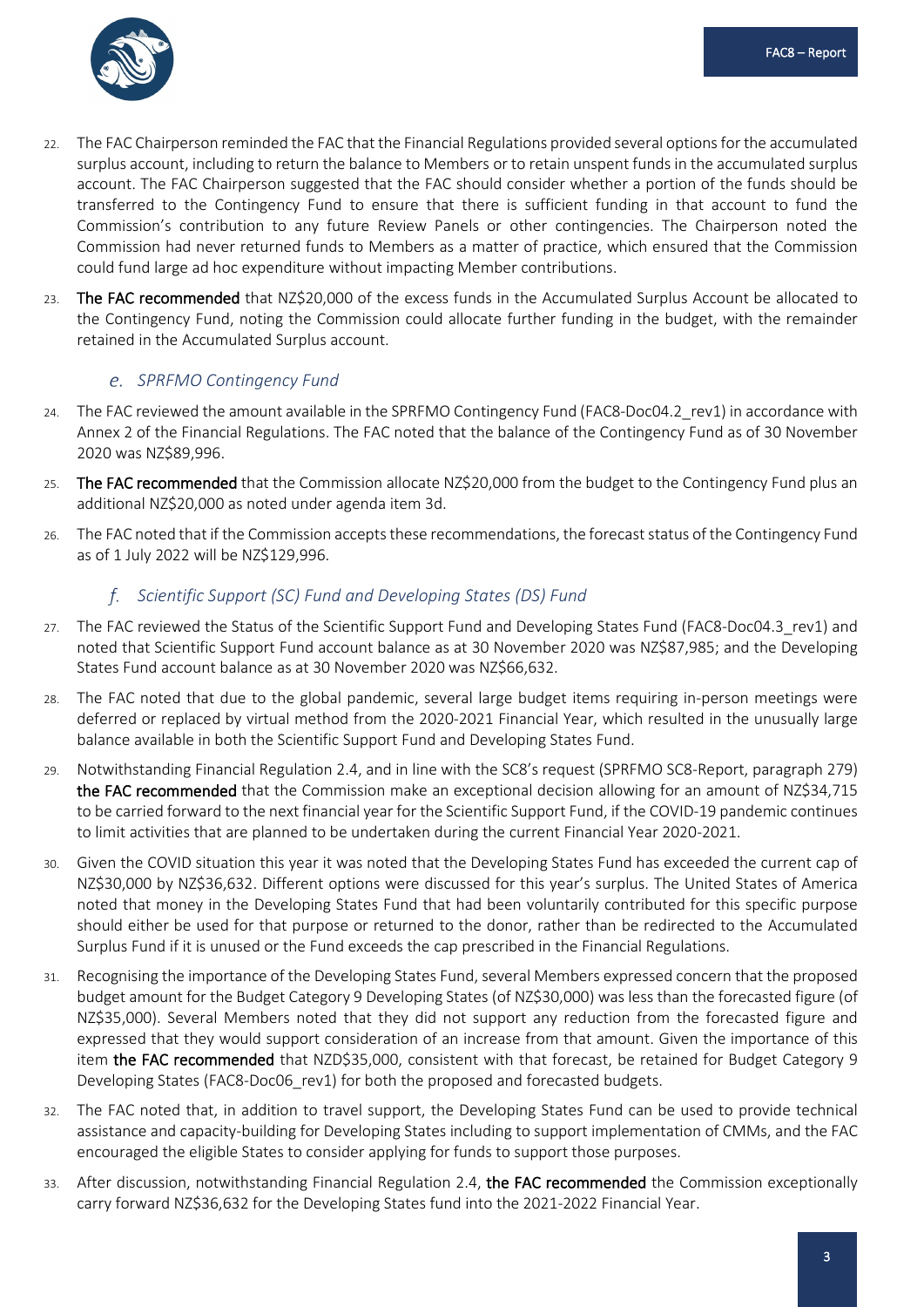

Some Members expressed concern about the current operation of the Financial Regulations, in particular about the cap on the Developing States Fund, recommending that there be a review of the cap on the funds set in Financial Regulation 2.4. The FAC requested that Secretariat provide a paper for next year's meeting based on their experience managing these funds.

## <span id="page-7-0"></span>4. SPRFMO Report of Income

- 35. The Secretariat reported (FAC8-Doc05) on the financial contributions received from Members, CNCP contributions, voluntary contributions, interest earned, and other miscellaneous incomes, in accordance with Financial Regulations 4.7 and 4.11.
- 36. The FAC noted that the total of contributions invoiced in full to all Members in 2020-2021 was NZ\$1,300,896.
- 37. The Secretariat provided an update of the Member contributions to the current date. It noted that since the FAC8- Doc05 version was produced on 30 November 2020, Ecuador has made its payment in full. This leaves three Members with payments outstanding. Cuba explained the difficulties it was experiencing with bank restrictions. Peru apologized and noted that they are taking the necessary steps to make the payment of the balance for the 2020-2021 period as soon as possible. Chile explained that during the year 2020 there were national administrative proceedings concerning the payment of all financial contributions of the different international organisations in which Chile participates. This change caused considerable delays in the corresponding payments which were further accentuated by the economic conditions resulting from the pandemic.
- 38. The Secretariat noted their understanding that there was one Member at risk of losing its ability to participate in decision making on 1 July 2021. Australia pointed out that on the basis of Financial Regulation 4.9, overdue annual contributions should be considered to be in arrears after the date that they are due and payable, i.e. after 90 days from the date the Executive Secretary informed Members of the annual contribution. Regarding whether a Member with two years' worth of contributions in arrears is precluded from decision-making, Australia pointed out that on the basis of Article 15.9 of the Convention, read with Financial Regulation 4.9, such a Member would not be "in arrears with its payment of any monies owed to the Organisation by more than two years" until more than two years from the date a particular payment became in arrears, that is, more than two years and one day from the date that particular payment was due and payable. This would mean that the relevant Member would be at risk of losing its ability to participate in decision making earlier than 1 July 2021.
- 39. The EU requested that next year's paper give more detail about which Members were in arrears and for which financial year(s). The EU agreed with Australia's interpretation and suggested that when a Member is in arrears by more than 2 years the Secretariat should circulate this information to all Members as it is relevant for any intersessional decisions.
- 40. The FAC recommended that the Commission clarify the operation of Article 15.9 of the Convention and Financial Regulation 4.9 and consider circulating information on arrears by more than 2 years to all Members as it is relevant for any intersessional decisions.
- 41. The FAC thanked Australia, China, and United States of America for their respective voluntary contributions and the EU for their grants during Financial Year 2019-2020 and Financial Year 2020-2021.
- 42. The USA requested that their contribution be reported under voluntary contributions and clearly indicated that this contribution was subject to availability of funds. The Secretariat provided an updated version (FAC8-Doc05\_rev1) and noted that the EU Grants would also be reported as a voluntary contribution in a similar fashion.
- 43. The FAC noted the information contained in paper (FAC8-Doc05\_rev1).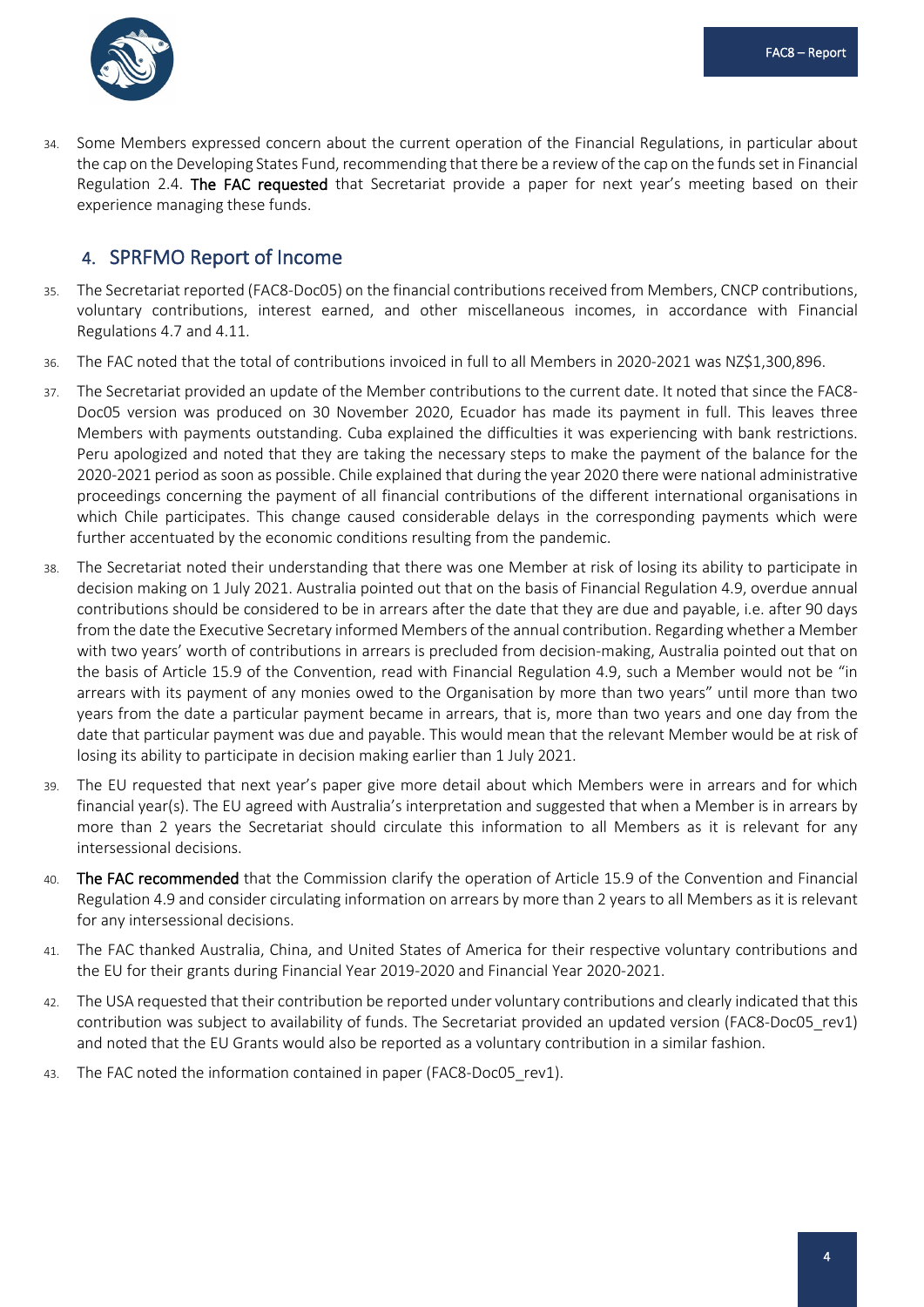

# <span id="page-8-0"></span>5. Future Budgets and Contributions

#### <span id="page-8-1"></span>*Draft Budget for Financial Years 2021-2022 and 2022-2023*

- 44. The Acting Executive Secretary Mr. Loveridge introduced the draft budget (FAC8-Doc06\_rev1) supported by three supplementary information documents: SPRFMO Secretariat Travel Plan for Financial Year 2021-2022 (FAC8- Doc06.1), Explanatory note regarding database developments and update (FAC8-Doc06.2 rev1) and Estimate of additional financial impacts or influence on the Secretariat work arising from proposed CMMs (FAC8-Doc06.3).
- 45. The Acting Executive Secretary Mr. Loveridge explained the difference between the grand total of the forecasted budget (NZ\$1,445,000) and the proposed budget for Financial Year 2021-2022 (NZ\$1,626,000) was predominantly caused by three budget categories, Personnel Cost (+NZ\$65,000), Meeting and Travel (+NZ\$12,000, based upon planned travel), and Non-Routine Expenses (+NZ\$105,000, including expected Observer accreditations (now 4) and Recruitment and Installation of a New Executive Secretary).
- 46. The total proposed budget of NZ\$1,626,000 is reduced by voluntary contributions made by the USA and EU, in amount of NZ\$150,000 and NZ\$80,000, respectively. Therefore, the net total for Financial Year 2021-2022 will be NZ\$1,396,000, which is the amount expected to be covered by Members' contributions.
- 47. Regarding Budget Category 1 (Personnel Costs) some Members queried the inclusion of the Programme Coordinator position, noting no job description had been provided. After discussion of resourcing needs of the Secretariat, the FAC requested that the Secretariat prepare and provide a job description for this position and information on the proposed advertisement process to enable consideration of the proposal, consistent with the FAC's practice.
- 48. Regarding budget Item 4.5 (Database development), Members noted that the database may need to be modified if certain CMM proposals were adopted and noted the Secretariat's suggestions to introduce an implementation reporting module and an information dashboard module.
- 49. Some Members queried the need for database development to ease the Member's burden of filing implementation reports, noting it was a high cost and that the implementation reporting was not very complex in this RFMO. Some Members queried if the Secretariat had sought quotes. The Secretariat noted it had informal discussions with its service provider, but no formal quote had been received.
- 50. Under the Budget Category 7 (Non-Routine Expenses), the EU queried the plans for the 10-year Anniversary campaign which was forecast in financial year 2022-2023 and invited the Secretariat to provide additional detail. The Secretariat explained that no detailed plans have yet been developed but that the campaign would seek to advertise the Organisations' successes and achievements to date to audiences outside the current membership.
- 51. One Member queried the figure of NZ\$85,000 for the Executive Secretary recruitment/installation. It was clarified that this is an estimate based upon previous recruitments and that until a candidate is selected this figure should be considered provisional.
- 52. Regarding SC funds, a few Members noted that they preferred to increase the budget amount to fully support Scientific Committee activities. Some Members suggested that the budget be increased to support the predicted deficit of NZD13,060 to enable the full Scientific Committee workplan to be funded.
- 53. In addition to the carry forward values discussed under item 3f above, the FAC recommended that the Commission approve for the Financial Year 2020-2021 the proposed budget amount of NZ\$44,000 for Budget Category 8 Scientific Support (consistent with the SC workplan)
- 54. As noted under Budget Category 9 the FAC recommended that the Commission allocate NZ\$35,000 to the Developing State Fund.
- 55. Several Members requested that the way that contributions are calculated should be reviewed, as called for in the Financial Regulation 4.7, and it was suggested that this could commence intersessionally.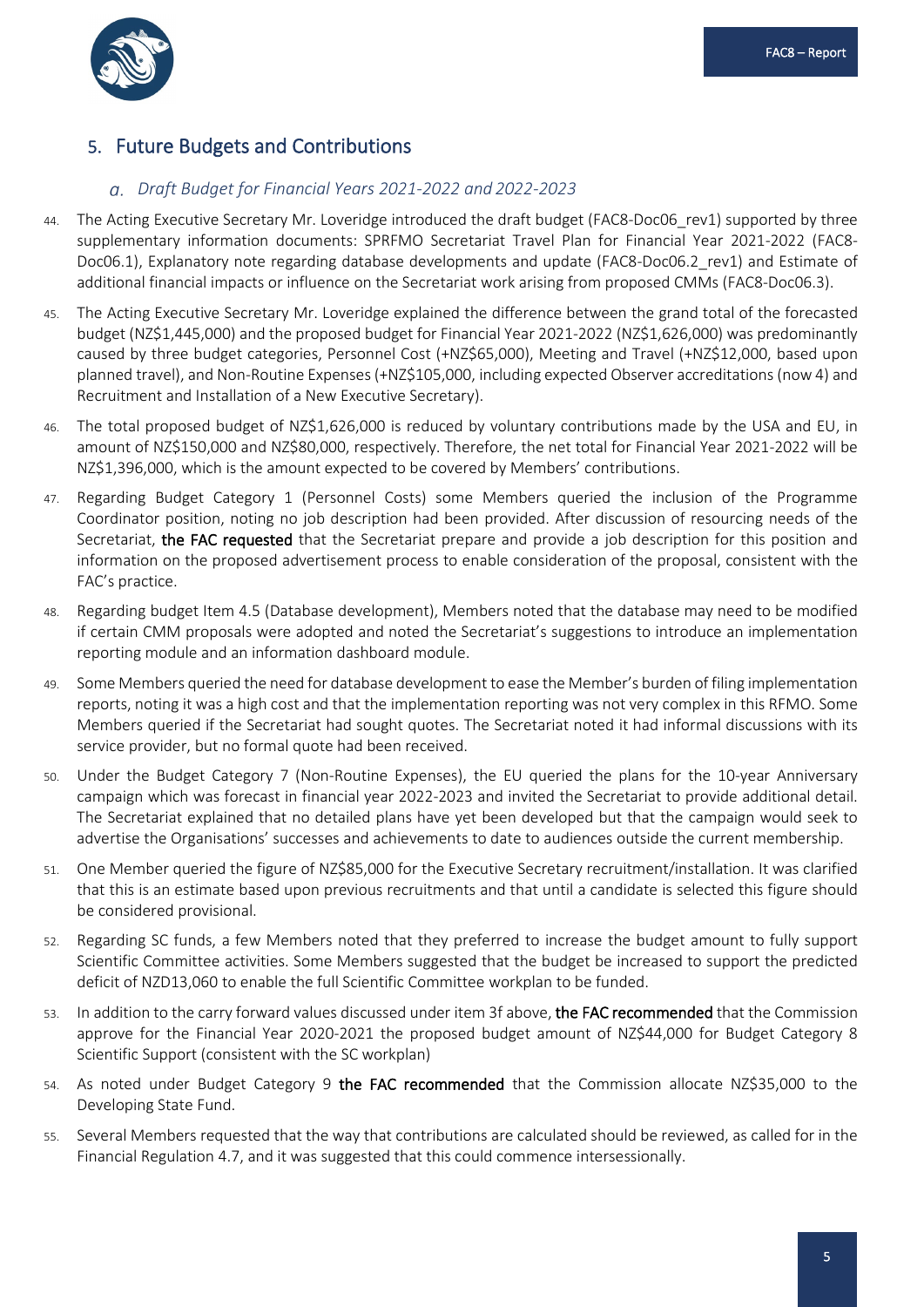

- 56. The FAC requested that the Secretariat provide additional detail on the way an assessed contribution is calculated to ensure Members can understand the basis for the calculation. The FAC also suggested that meeting reports clearly reflect when final contributions have been modified from the budget formula assessment (e.g., if contributions have been capped or if other sources have subsidised the budget).
- 57. Regarding estimates of additional financial impacts or influence on the Secretariat work arising from proposed CMMs (FAC6-Doc06.3), Members queried the usefulness and accuracy of this paper prepared by the Secretariat and expressed concern that it could unduly influence decisions to be made by the Commission. Many Members expressed their discomfort with this paper and suggested the Secretariat in future advise the Commission if it requires additional resources to implement Commission decisions. The FAC Chairperson noted that the Secretariat should report anticipated resource requirements in the (upcoming) staffing strategy. The FAC did not note this paper.
- 58. The FAC noted FAC08-Doc06.1 and FAC08-Doc06.2 rev1.
- 59. The FAC recommended that the Commission continue working on the budget on the basis of the FAC's considerations, noting that several items depended on other Commission decisions (such as personnel costs for the Executive Secretary salary, ES recruitment costs, database upgrades) and on the provision of a position description/advertisement process for any new staff.

## <span id="page-9-0"></span>*Calculation of Contributions for Financial Year 2021-2022 and Estimate of Contributions for Financial Year 2022-2023*

- 60. The Secretariat prepared a schedule of contributions (FAC8-Doc07) in accordance with Financial Regulation 4.7. The FAC Chairperson noted that the schedule of contributions would need to be updated based on any revisions to the budget.
- 61. The FAC recommended the Commission continue working on the schedule of contributions (COMM9-WP17\_rev2).

## <span id="page-9-1"></span>6. Matters Concerning the Financial Regulations

62. The FAC Chairperson noted that many Members had queried whether the carryover restrictions and caps on the Developing State and Scientific Support Fund should be reviewed. A number of Members expressed that they were in favour of reviewing the caps, particularly in relation to the Developing States Fund. However, the Chairperson noted there did not seem to be a strong appetite to amend the Financial Regulations at this meeting given the constraints of the virtual format. As noted above, the FAC requested that the Secretariat prepare a paper on these provisions given their experience managing these funds.

# <span id="page-9-2"></span>7. Matters Concerning the Secretariat and the Staff Regulations

## <span id="page-9-3"></span>*Secretariat's Report on Activities in the 2020 Intersessional Period*

- 63. FAC8-Doc08\_rev1 contains a summary of the Commission's Membership, office holders, Observer status, cooperation with other organisations including meetings attended on behalf of SPRFMO by staff and delegates, and other important information about the Organisation and its activities in 2020.
- 64. This year the report has three supplementary documents containing unofficial translations of the SPRFMO Convention into both simplified and traditional Chinese (the results of a Partner agreement between SPRFMO and the RMIT University with additional input provided by Chinese Taipei for the traditional Chinese text) and into Spanish (made available by Chile) at FAC8-Doc08.1, Doc08.2\_rev1 and Doc08.3, respectively. Several Members noted their appreciation for this initiative.
- 65. The FAC recommended that the three unofficial translations would be posted on the SPRFMO website where it would be made clear that the English version is the authentic, legally binding version. The FAC encouraged the Secretariat to continue to progress the translation of the most important SPRFMO documents as foreseen by Rule 10.2 of the Rules of Procedure within the limits of the budget.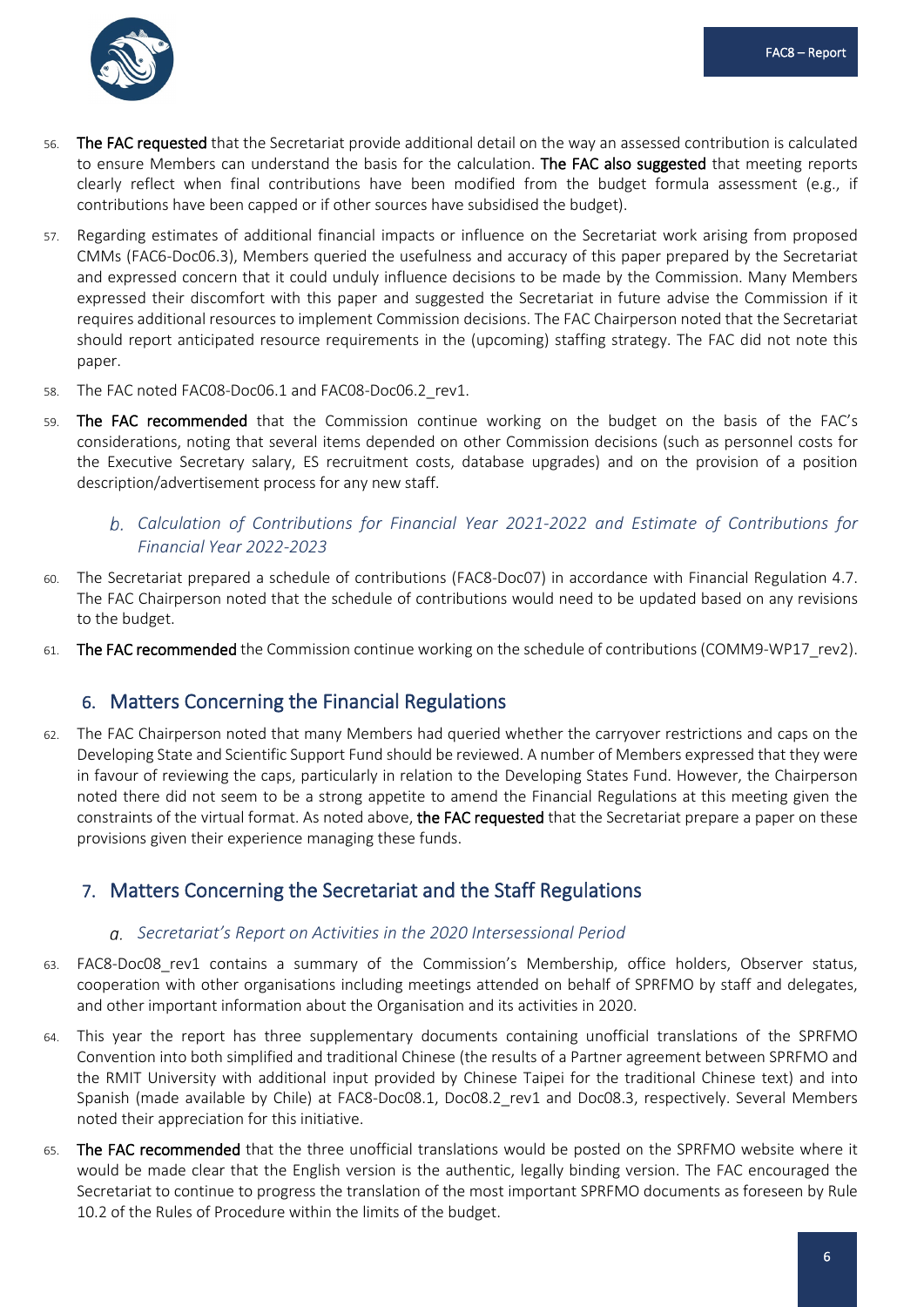

## <span id="page-10-0"></span>*Secretariat Staff Matters*

- 66. In a closed session, the FAC noted the contents of the Staff Performance Summary (FAC8-Doc09) and also the Secondment Assessment (FAC8-Doc10). The Acting Executive Secretary identified the benefits both to the Organisation and the Membership resulting from the placement of a Chilean Compliance professional into the Secretariat. He also reflected on New Zealand's offer to provide a senior data analyst which ultimately was unable to go ahead due to the ongoing effects of the pandemic.
- 67. The FAC thanked Chile and New Zealand for their efforts to support the resourcing of the Secretariat.
- 68. The Acting Executive Secretary reported on a current difficulty in relation to identifying appropriate and "recognised" retirement funds (FAC8-Doc11) and the FAC discussed the proposed recommendations and the associated implications for both the Organisation and its staff.
- 69. There was no consensus to delete the word 'recognised' from Regulation 8.1 of the Staff Regulations, with some Members noting this would not address the difficulty described by the Secretariat and could lead to adverse consequences. The FAC suggested that the Secretariat should interpret 'recognised' as broadly as is feasibly possible to achieve a sensible outcome. New Zealand as the host offered to continue to work with the Secretariat to assist in finding suitable funds and the Acting Executive Secretary welcomed this commitment. Members also noted that this did not appear to be a SPRFMO only issue and that other RFMOs had found ways to support their staff which included direct payments or other options to support them to save for their retirement.
- 70. The FAC noted it would be preferable for funds not to be held in the SPRFMO bank account and requested that the Secretariat conduct additional investigations into possible solutions including the possibility of utilising home country funds, dispersing funds directly to staff to deposit in their own schemes and, if necessary, a costed proposal for a SPRFMO scheme.

## <span id="page-10-1"></span>*Contract for the Executive Secretary*

71. The FAC reviewed the contract for the new Executive Secretary distributed to Heads of Delegation on 18 January 2021 in a closed session and the FAC recommended that it be used as a basis for the appointment by the Commission (FAC8-Doc12).

## <span id="page-10-2"></span>8. Meetings of the Commission and Subsidiary Bodies

- The FAC welcomed:
	- i. The Russian Federation's offer to host the 2022 Annual Meeting (COMM10), in St Petersburg and
	- ii. Ecuador's offer to host the 2023 Annual Meeting (COMM11).
- 73. The FAC welcomed:
	- iii. Panama's offer to host the 2021 SC meeting (SC9), contingent on the COVID-19 situation and
	- iv. Korea's offer to host the 2022 SC meeting (SC10).
- 74. The FAC recommended that the Commission accept these offers (FAC8-Doc13\_rev1). The FAC noted that the Russian Federation would consult Members bilaterally in the margins on dates for the next meeting; and that the Secretariat would work with Panama and the SC Chairperson in the margins to propose dates for the Scientific Committee meeting.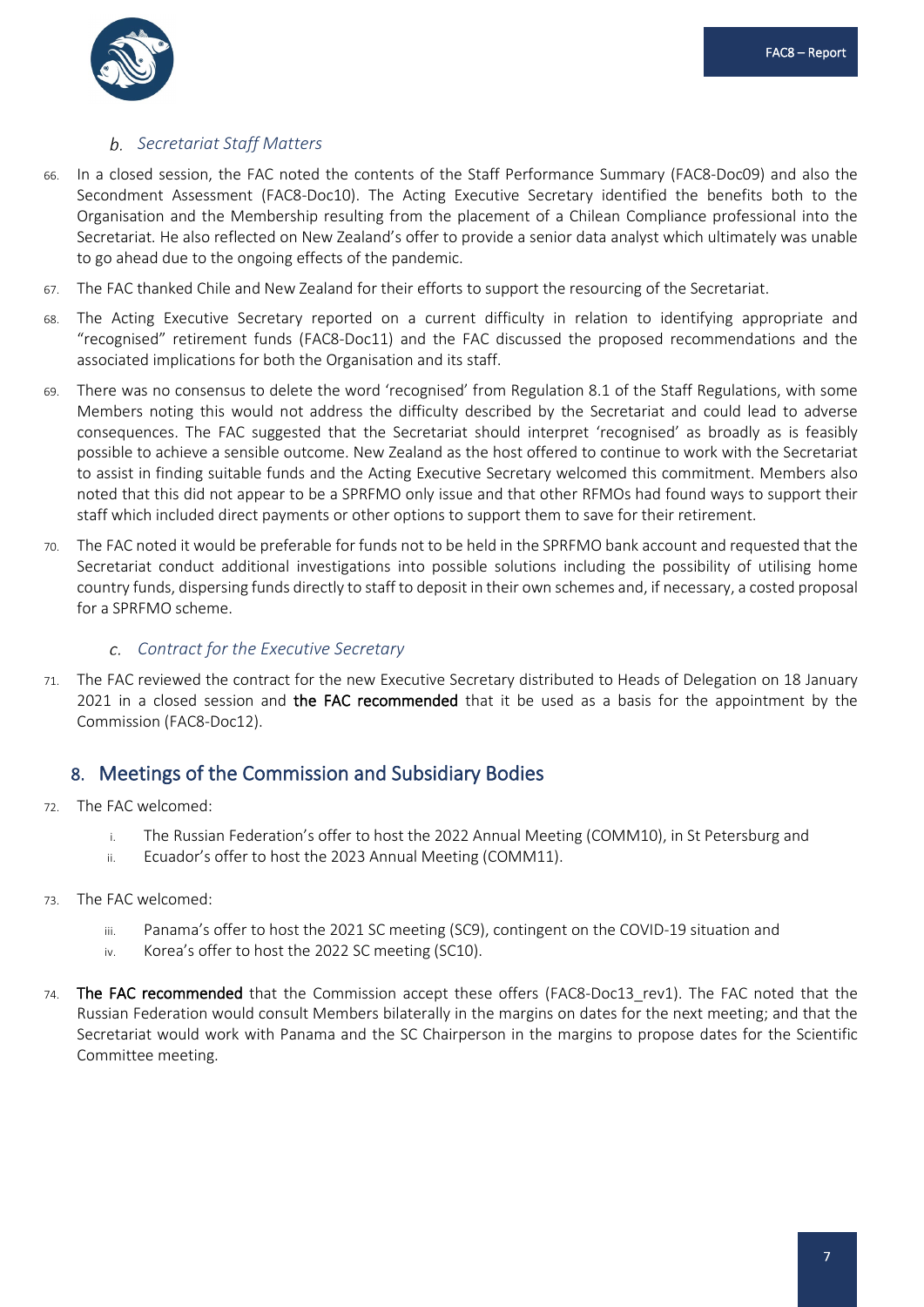

# <span id="page-11-0"></span>9. Office Holders

## <span id="page-11-1"></span>*FAC Chairperson and Vice-Chairperson*

- 75. Noting that the current FAC Chairperson (Ms. Kerrie Robertson, Australia) and Vice-Chairperson (Mr. Gerry Geen, Vanuatu) have served two terms in succession in the same capacity, the positions will be vacant from the end of the 2021 meeting.
- 76. The FAC elected Jimmy Villavicencio of Ecuador as the successor Chairperson of the FAC.
- 77. The FAC thanked Ms. Kerrie Robertson for her effective leadership and outstanding work during her terms as FAC Chairperson and she thanked Mr. Gerry Geen for his support and assistance during her terms.

# <span id="page-11-2"></span>10. Adoption of Report

78. The FAC adopted the Report at 1:23 pm on 28 January 2021 (NZDT).

# <span id="page-11-3"></span>11. Meeting Close

79. The meeting was closed at 1:24 pm on 28 January 2021 (NZDT)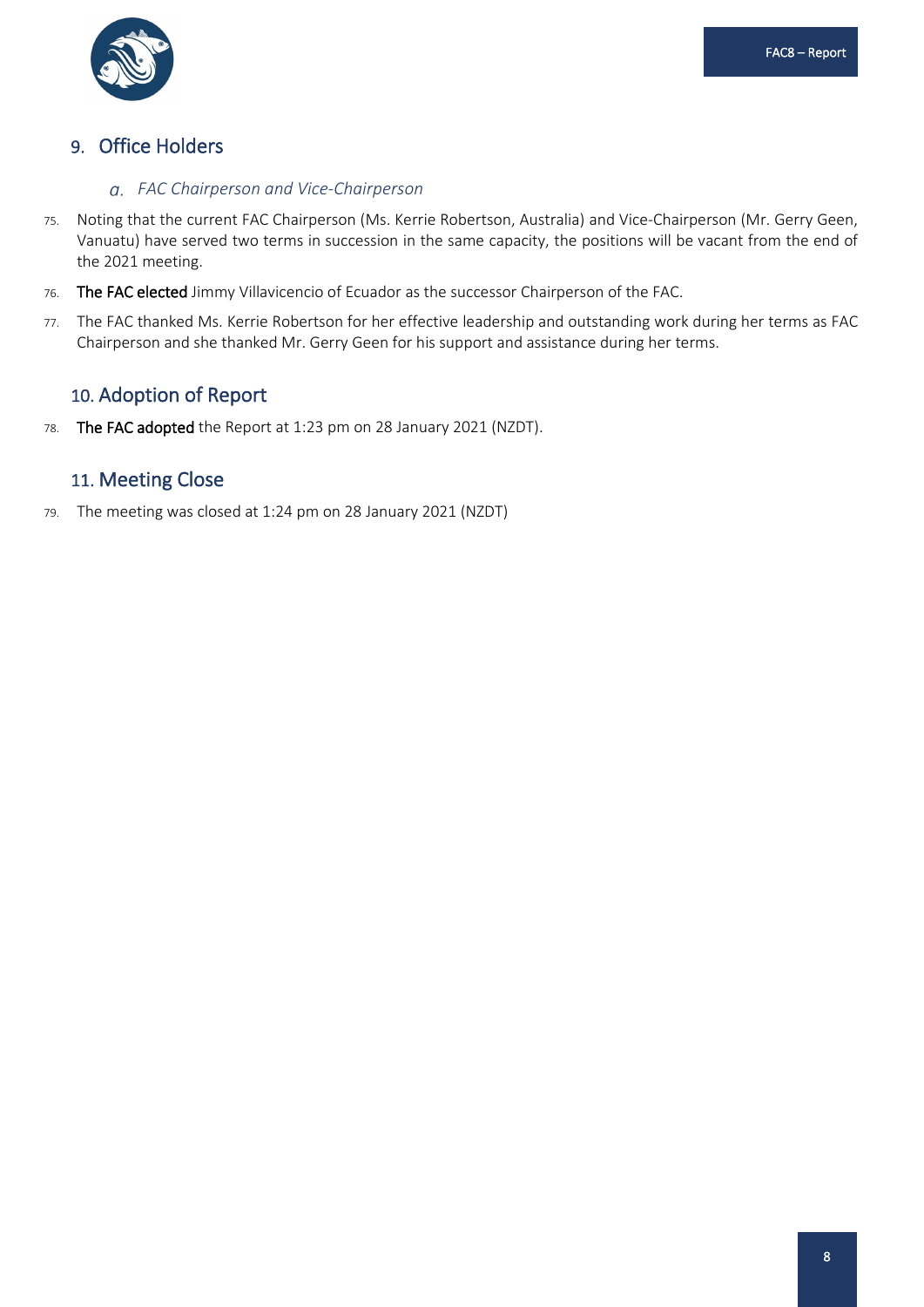

# 8TH ANNUAL MEETING OF THE FINANCE AND ADMINISTRATION COMMITTEE

*Held virtually, 22 January 2021*

# FAC8 –Report ANNEX 1 Meeting Agenda

- 1. WELCOME AND INTRODUCTION
- 2. ADMINISTRATIVE ARRANGEMENTS
	- a. Adoption of the Agenda
	- b. Meeting Documents
- 3. SPRFMO FINANCIAL REPORTING
	- a. Financial Statements
	- b. Auditor Report
	- c. Statement of transfers of appropriations
	- d. Accumulated Surplus Account
	- e. SPRFMO Contingency Fund
	- f. Status of SC Scientific Support Fund & Developing States Fund
- 4. SPRFMO REPORT OF INCOME
- 5. FUTURE BUDGETS AND CONTRIBUTIONS
	- a. Draft Budget for financial years 2021-2022 and 2022-2023
	- b. Contributions for financial years 2021-2022 and estimate for 2022-2023
- 6. MATTERS CONCERNING THE FINANCIAL REGULATIONS
- 7. MATTERS CONCERNING THE SECRETARIAT & THE STAFF REGULATIONS
	- a. Secretariat report on 2020 intersessional period activities
	- b. Secretariat staff matters
	- c. Contract for the new Executive Secretary
- 8. MEETINGS OF THE COMMISSION & SUBSIDIARY BODIES
	- a. Date and Venue for 2022
	- b. Potential hosting 2023 & 2024
	- c. Scientific Committee 2021 and potential hosting 2022 & 2023
- 9. OFFICE HOLDERS
	- a. FAC Chairperson and Vice-Chairperson
- 10. ADOPTION OF THE REPORT
- 11. CLOSE OF MEETING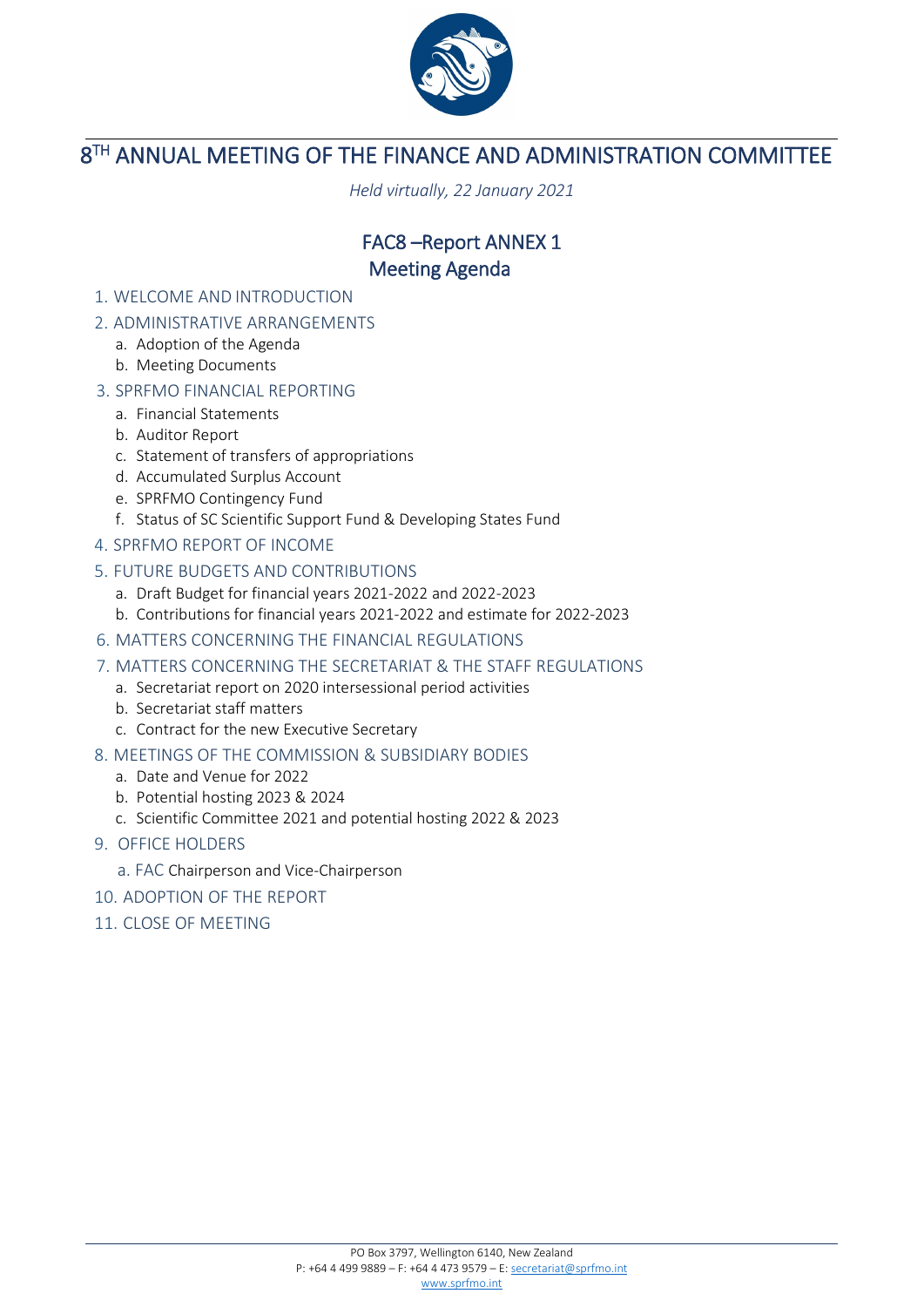

# **8TH ANNUAL MEETING OF THE FINANCE AND ADMINISTRATION COMMITTEE**

*Held virtually, 22 January 2021*

# FAC8 –Report ANNEX 2

# List of Participants

# FAC CHAIRPERSON

Kerrie ROBERTSON Department of Agriculture, Water and the Environment kerrie.robertson@awe.gov.au

# **MEMBERS**

# AUSTRALIA

Rebecca SELLERS Department of Agriculture, Water and the Environment rebecca.sellers@awe.gov.au

Lauren BURKE Office of International Law, Attorney-General's Department lauren.burke@awe.gov.au

# CHILE

Mauro URBINA Undersecretariat for Fisheries and Aquaculture murbina@subpesca.cl

Karin MUNDNICH Undersecretariat for Fisheries and Aquaculture kmundnich@subpesca.cl

Katherine BERNAL Undersecretariat of Fisheries and Aquaculture kbernal.abogado@gmail.com

Francisco FERNANDEZ Servicio Nacional de Pesca y Acuicultura ffernandezu@sernapesca.cl

Julio JORQUERA Undersecretariat of Fisheries and Aquaculture jjorquera@subpesca.cl

Victor ESPEJO Undersecretariat of Fisheries and Aquaculture vespejo@subpesca.cl

# **CHINA**

Ruojin QIAO Ministry of Agriculture and Rural Affairs bofdwf@126.com

Ce LIU China Overseas Fisheries Association admin1@tuna.org.cn

Gang LI Shanghai Ocean University g-li@shou.edu.cn

Meng WANG China Overseas Fisheries Association admin1@tuna.org.cn

# COOK ISLANDS

Pamela MARU Ministry of Marine Resources p.maru@mmr.gov.ck

Andrew JONES Ministry of Marine Resources a.jones@mmr.gov.ck

PO Box 3797, Wellington 6140, New Zealand P: +64 4 499 9889 – F: +64 4 473 9579 – E[: secretariat@sprfmo.int](mailto:secretariat@sprfmo.int) [www.sprfmo.int](http://www.sprfmo.int/)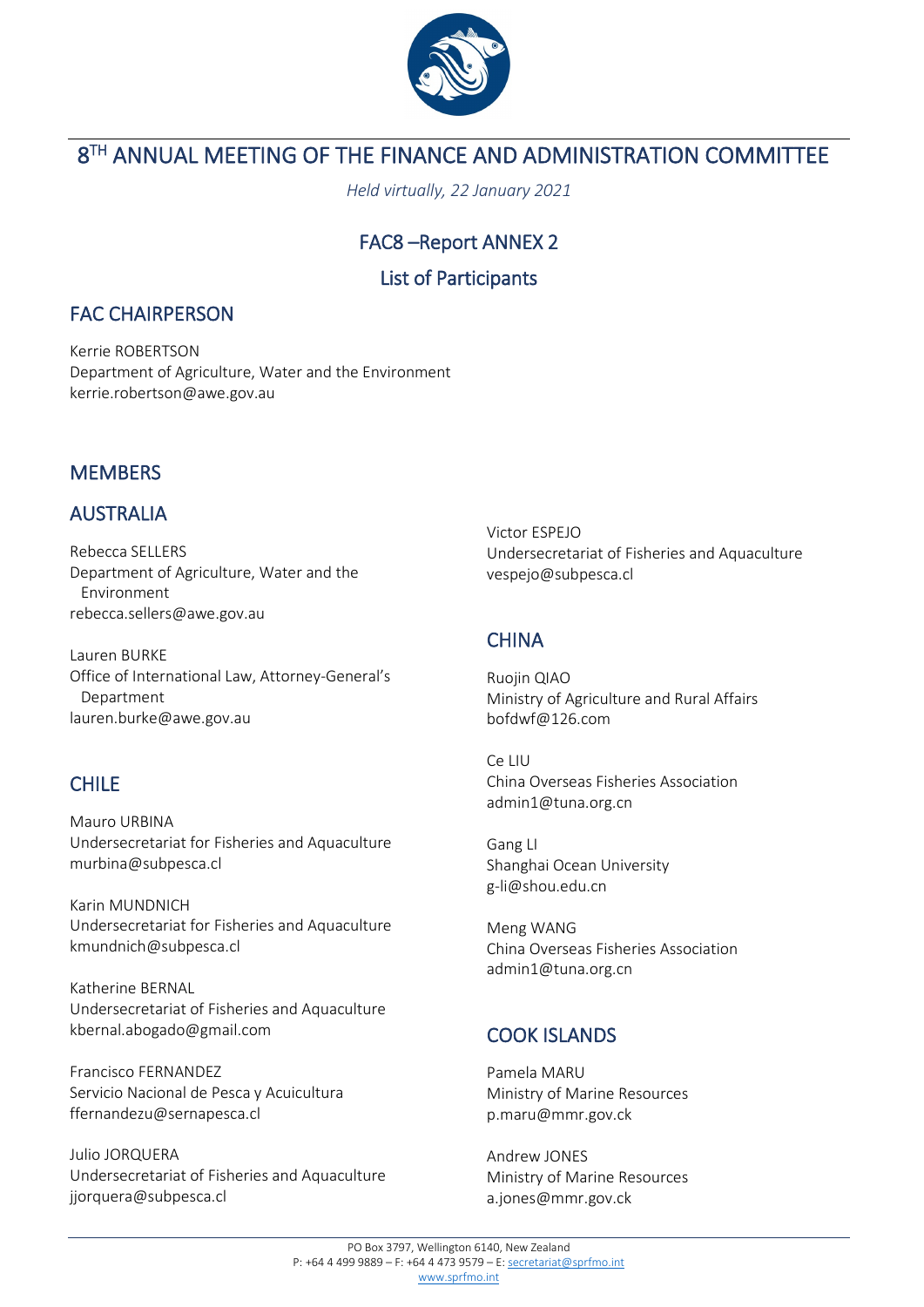

Latishia MAUI Ministry of Marine Resources L.Maui@mmr.gov.ck

## **CUBA**

Nora YONG Ministerio de la Industria Alimentaria nora.yong@minal.gob.cu

Gilda Maria DIEPPA SANABARIA Ministerio de la Industria Alimentaria gilda.dieppa@minal.gob.cu

Mercedes FERNÁNDEZ OLIVERA Ministerio de la Industria Alimentaria mercedes.fernandez@minal.gob.cu

# ECUADOR

Jose ANDRADE Ministerio de Producción Comercio Exterior Inversiones Y Pesca jandrade@produccion.gob.ec

Mónica MARTINEZ Ministry of Foreign Affairs and Human Mobility mmartinez@cancilleria.gob.ec

Javier MENDOZA Ministry of Foreign Affairs and Human Mobility jmendoza@cancilleria.gob.ec

Rebeca ESPINOZA Ministry of Production, Foreign Trade, Investment and Fisheries respinoza@produccion.gob.ec

Edwin PINTO Ministry of Foreign Affairs t-epintou@cancilleria.gob.ec

Jimmy VILLAVICENCIO TRANSMARINA jvillavicencio@v-a.com.ec

Juan SALAZAR TRANSMARINA juanrsalazars@yahoo.com

Jorge COSTAIN Transmarina jcostain@transmarina.com

## EUROPEAN UNION

Luis MOLLEDO European Commission luis.molledo@ec.europa.eu

Fiona HARFORD European Commission fiona.harford@ec.europa.eu

# FAROE ISLANDS

Kate SANDERSON Ministry of Foreign Affairs and Culture kates@ummr.fo

Per GULKLETT P/F Thor per@thor.fo

# KOREA

Eunwon YU Ministry of Oceans and Fisheries grace0907@korea.kr

Jung-re KIM Ministry of Oceans and Fisheries riley1126@korea.kr

Minju JANG Ministry of Oceans and Fisheries minju122122@korea.kr

Ilkang NA Ministry of Oceans and Fisheries ikna@korea.kr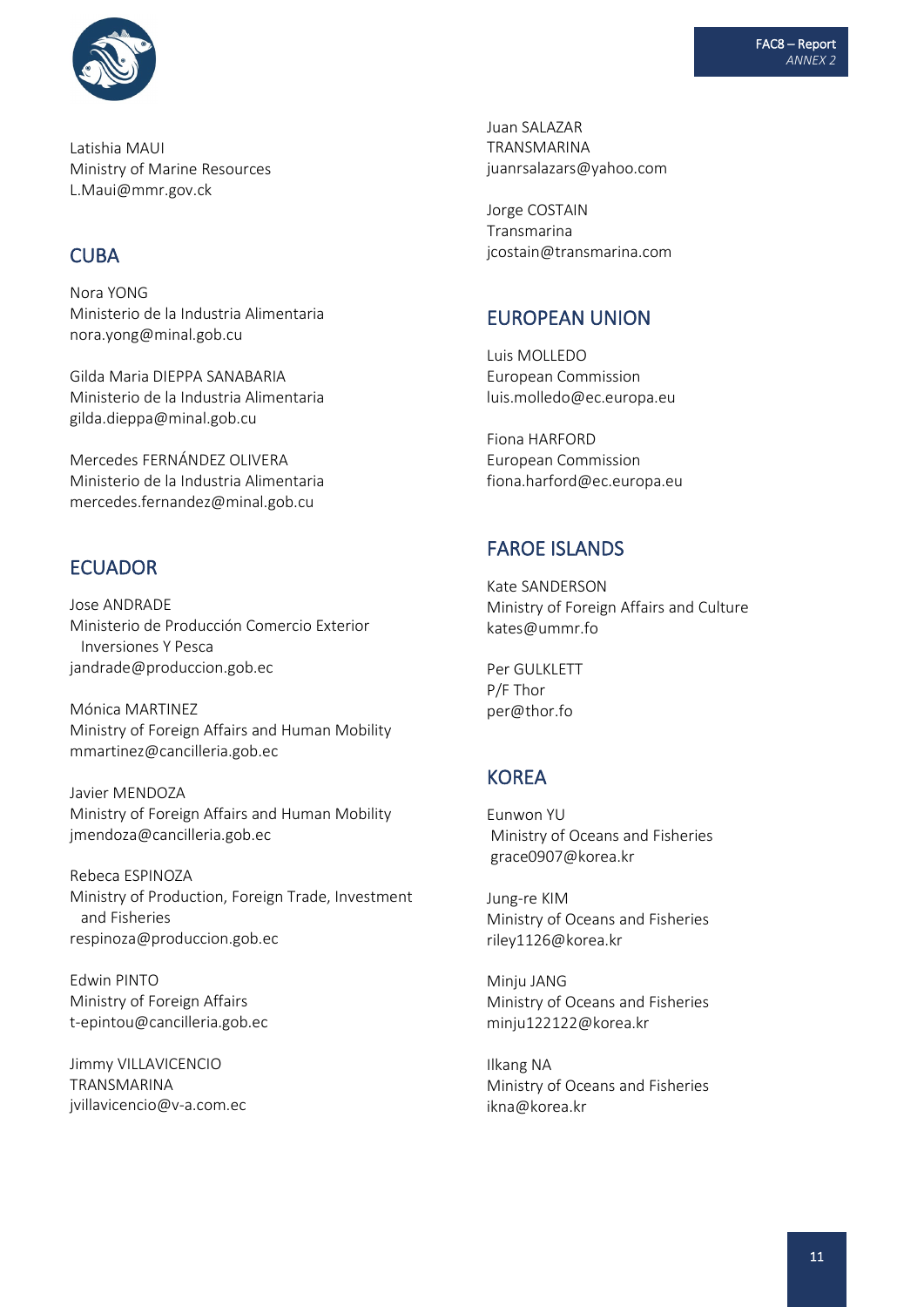

Jooyeon LEE Ministry of Oceans and Fisheries sporyoun@korea.kr

Seok-Gwan CHOI National Institute of Fisheries Science sgchoi@korea.kr

Eunjung KIM National Institute of Fisheries Science eunjungkim@korea.kr

Chulsoo PARK National Fishery Products Quality Management Service, Ministry of Oceans and Fisheries pcs7618@korea.kr

Minjae PARK National Fishery Products Quality Management Service, Ministry of Oceans and Fisheries acepark0070@korea.kr

Bomi KIM National Fishery Products Quality Management Service, Ministry of Oceans and Fisheries spring0606@korea.kr

Jiho YOO Fisheries Monitoring Centre fmc2014@korea.kr

Taerin KIM Fisheries Monitoring Centre shararak@korea.kr

Taehoon WON Korea Overseas Fisheries Cooperation Center 4indamorning@kofci.org

Jaegeol YANG Korea Overseas Fisheries Cooperation Center jg718@kofci.org

Hojeong JIN Korea Overseas Fisheries Association jackiejin@kosfa.org

Seongju CHO Korea Overseas Fisheries Association csj@kosfa.org

Donghwan CHOE Korea Overseas Fisheries Association dhchoe@kosfa.org Kunwoong JI JEONG IL CORP jkw@jeongilway.com

Kanghui PARK JEONG IL CORP leopark@jeongilway.com

Youngheun KIM Dongwon Industries Co. Ltd. a9712199@dongwon.com

Yoonhyung KIM Dongwon Industries Co. Ltd. unhyung@dongwon.com

## NEW ZEALAND

Lesley GOULD Ministry for Primary Industries Lesley.Gould@mpi.govt.nz

Sarah RENOUF Ministry of Foreign Affairs and Trade sarah.renouf@mfat.govt.nz

Marco MILARDI Ministry for Primary Industries marco.milardi@mpi.govt.nz

Tony WI Ministry for Primary Industries toni.wi@mpi.govt.nz

## PERU

Rosa ZAVALA Ministerio de la Producción rzavala@produce.gob.pe

Augusto ARZUBIAGA SCHEUCH Ministry of Foreign Affairs aarzubiaga@rree.gob.pe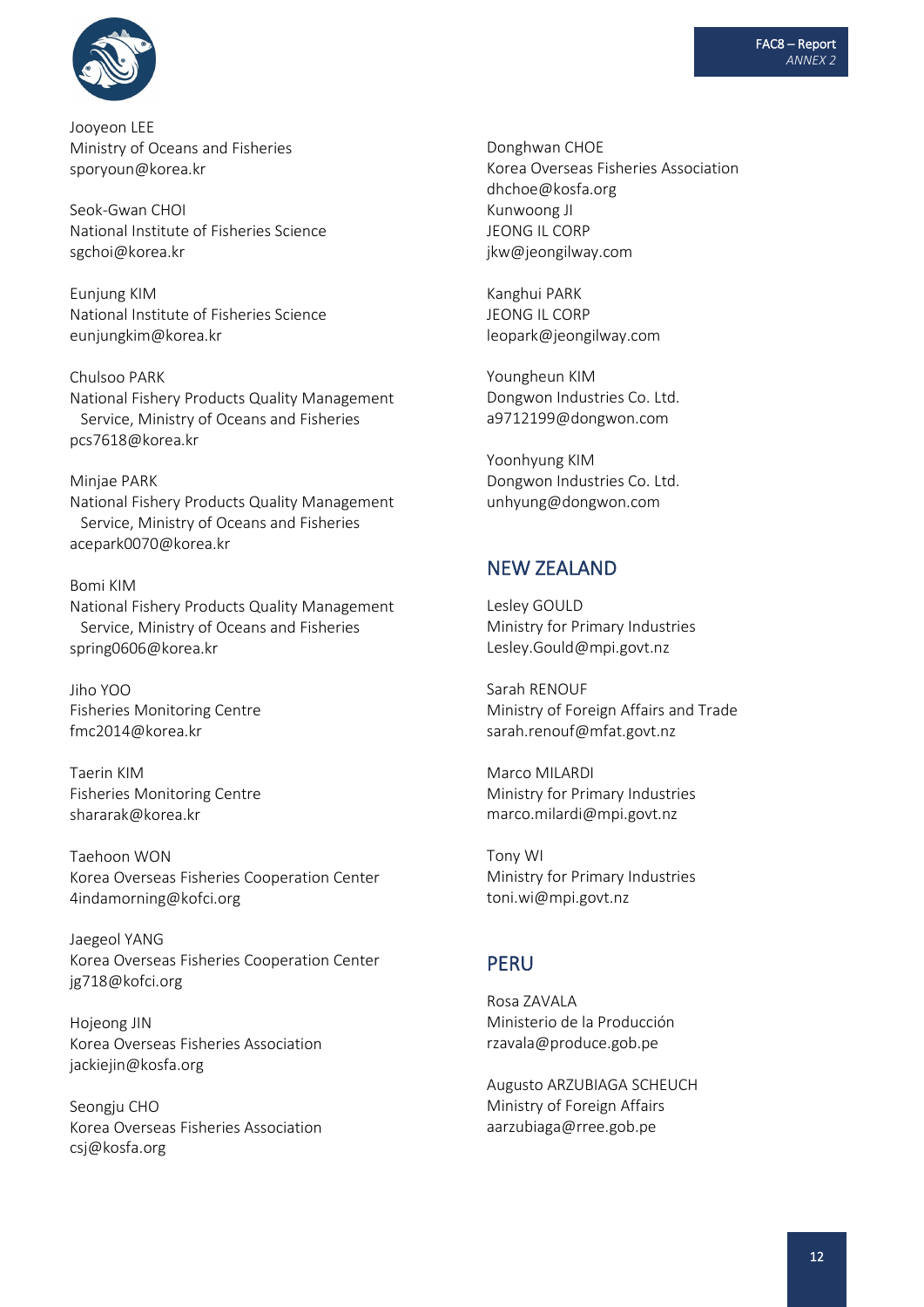



Enri PRIETO Ministry of Foreign Affairs eprieto@rree.gob.pe

Jianphier PLETICKOSIC Ministry of Foreign Affairs jpletickosichl@rree.gob.pe

Silvia ZAPATA VARGAS Ministry of Foreign Affairs szapatav@rree.gob.pe

Dalia CHANG Ministerio de la Producción dchang@produce.gob.pe

Omar RIOS Ministerio de la Producción orios@produce.gob.pe

Susan ANCHAYHUA Ministerio de la Producción dse\_temp12@produce.gob.pe

Sharon DALE Ministerio de la Producción dgaampa\_temp03@produce.gob.pe

Patricia VILLASANTE Ministerio de la Producción dgaampa\_temp04@produce.gob.pe

Jorge CSIRKE Instituto del Mar del Peru Jorge.Csirke@gmail.com

Pablo MARÍN ABANTO Instituto del Mar del Peru pmarin@imarpe.gob.pe

Giovanna SOTIL Instituto del Mar del Peru gsotil@imarpe.gob.pe

Juan ARGUELLES Transmarina jarguelles@imarpe.gob.pe

## RUSSIAN FEDERATION

Dmitry KREMENYUK Federal Agency for Fisheries d.kremenyuk@fishcom.ru

Michail LARIONOV Murmansk Trawl Fleet [lm@noreboafrica.com](mailto:lm@noreboafrica.com)

# CHINESE TAIPEI

Ming-Fen WU Fisheries Agency mingfen@ms1.fa.gov.tw

Guann-Der LEE Department of International Organizations gdlee@mofa.gov.tw

Han-Ching CHUANG Fisheries Agency [hanching@ms1.fa.gov.tw](mailto:hanching@ms1.fa.gov.tw)

Wei-Jung CHOU Department of International Organizations wjchou@mofa.gov.tw

Yen-Kai CHEN Department of International Organizations ykchen@mofa.gov.tw

Shih-Chin CHOU Fisheries Agency shihcin@ms1.fa.gov.tw

Ying-Yueh CHIN Fisheries Agency yingyueh0130@ms1.fa.gov.tw

Fang-Chia HSU Overseas Fisheries Development Council melody0555@ofdc.org.tw

Shih-Ming KAO National Sun Yat-Sen University kaosm@udel.edu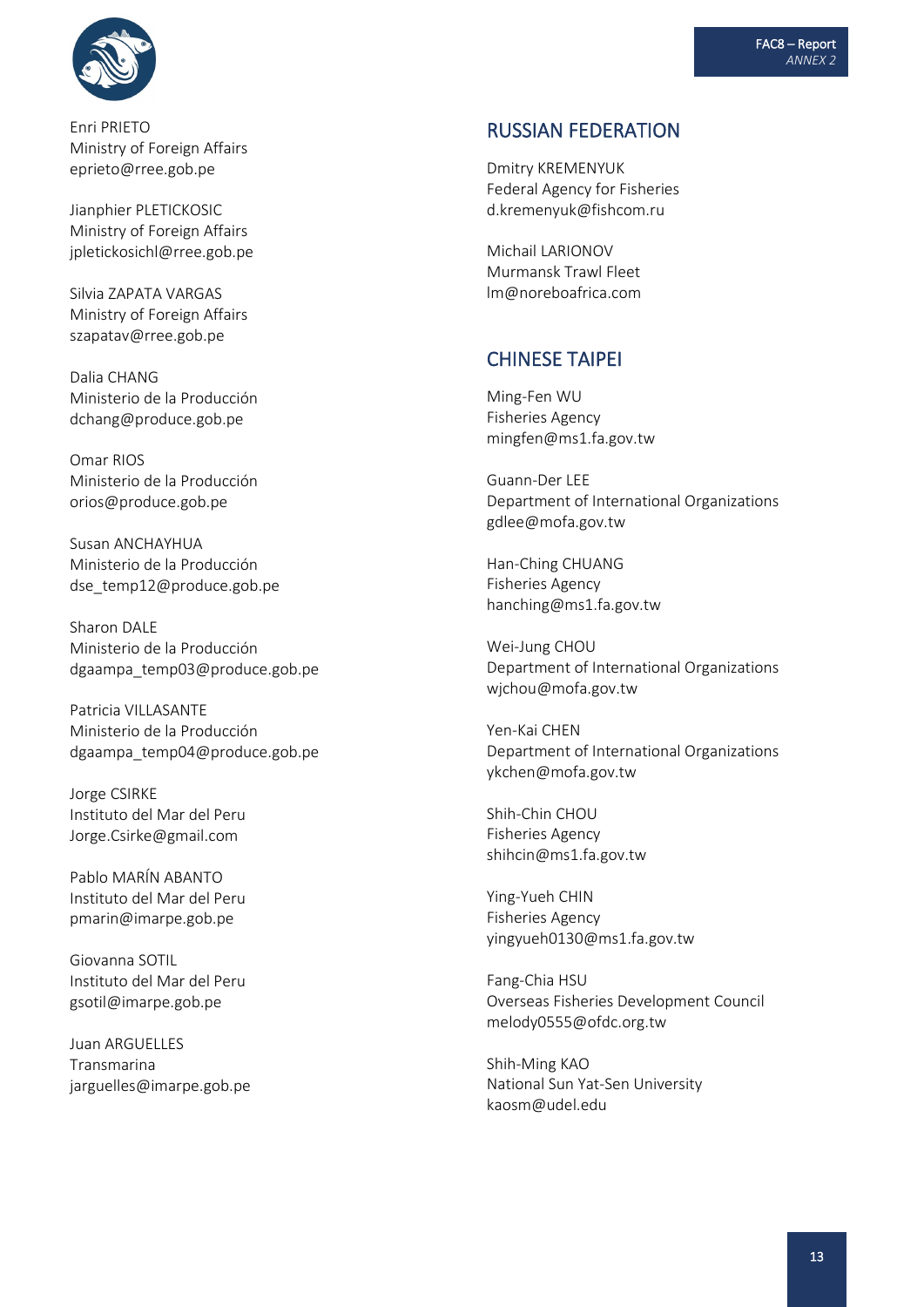

Tang-Huei LEE Taiwan Squid Fishery Association nancy@squid.org.tw

Jimmy CHUANG Taiwan Squid Fishery Association [jimmy@hsiang-marine.com](mailto:jimmy@hsiang-marine.com)

John CHUANG Taiwan Squid Fishery Association Organizations john@hsiang-marine.com

Sung-Jung CHEN Taiwan Squid Fishery Association Organizations kyoidk@gmail.com

# UNITED STATES OF AMERICA

Michael TOSATTO NOAA Fisheries, PIRO michael.tosatto@noaa.gov

Michael BRAKKE US Department of State BrakkeMT@state.gov

Emily REYNOLDS NOAA Fisheries, PIRO emily.reynolds@noaa.gov

Rini GHOSH NOAA Fisheries Service [rini.ghosh@noaa.gov](mailto:rini.ghosh@noaa.gov)

Laura CIMO NOAA Fisheries Office of International Affairs and Seafood Inspection laura.Cimo@noaa.gov

Martina SAGAPOLU NOAA Fisheries Office of Law Enforcement martina.Sagapolu@noaa.gov

Kristen CALDWELL US Coast Guard kristen.b.caldwell@uscg.mil Spencer SHOWALTER USDOS/E/OES/OMC showalters@state.gov

## VANUATU

Gerry GEEN Vanuatu Fisheries ggeen@bigpond.net.au

Tony ZUANICH Unimed Glory SA tony@unimedshipping.com

## **CNCPs**

## CURACAO

Stephen MAMBI Ministry of Economic Development stephenmambi@yahoo.com

## LIBERIA

Ruphene SIDIFALL Liberian Registry [rsidifall@liscr.com](mailto:rsidifall@liscr.com)

# PANAMA

Raul DELGADO Aquatic Resources Authority rdelgado@arap.gob.pa

Mario AGUILAR Aquatic Resources Authority [meaguilar@arap.gob.pa](mailto:meaguilar@arap.gob.pa)

Vivian QUIROS Aquatic Resources Authority vquiros@arap.gob.pa